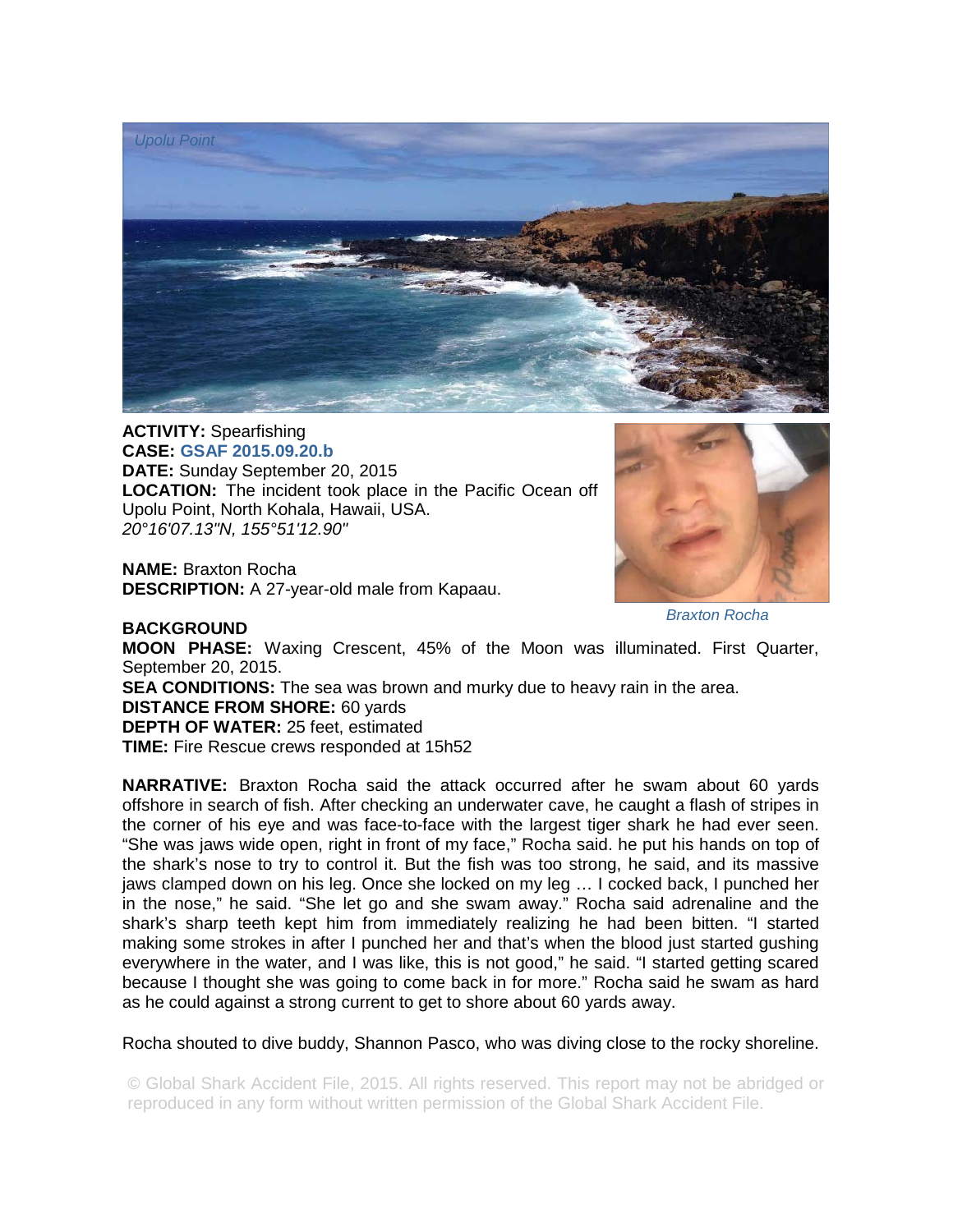"I was screaming to him for a few minutes," Rocha said. "But the wind was howling so loud and the waves were crashing so loud, you couldn't hear a thing." When Pasco finally raised his head out of the water, Rocha warned him about the shark. "Then he saw the shark," Rocha said. "I thought it swam away but after it attacked me I guess it went for him." No beaches were closed because the incident occurred in an isolated and remote area.

**INJURY:** A severe laceration to the left distal thigh and calf.

**FIRST AID / TREATMENT:** Once out of the water, Pasco loaded his Rocha into the back of a pick-up truck before placing a tourniquet around his thigh. The two headed to town, waiting for cellphone service so they could call 911. Rocha panned a cell phone camera down to the wound on his leg, then uploaded the footage to Instagram. The Hawaii County Fire Department ambulance met the truck near the 21-mile marker on Akoni Pule Highway just before 16h00. An ambulance took him to Kamehameha park and then he was flown by a Hawaii Fire Department helicopter to North Hawaii Community Hospital in serious condition, and taken into surgery. The following day, The Daily Mail reported that his mother said he was doing better after surgery and should recover in a few days.

**SPECIES:** A tiger shark, 13 feet in length.

**SOURCES:** Hawaii247, September 20, 2015

http://www.hawaii247.com/2015/09/20/man-attacked-by-tiger-shark-in-north-kohala-airliftedin-serious-condition/

The West Australian, September 21, 2015 https://au.news.yahoo.com/thewest/a/29592467/man-shares-his-own-brutal-shark-attackon-instagram-moments-after-it-happened/

Associated Press, September 21, 2015 http://hosted.ap.org/dynamic/stories/H/HI\_BIG\_ISLAND\_SHARK\_ATTACK\_HIOL- ?SITE=AP&SECTION=HOME&TEMPLATE=DEFAULT

Star Advertiser, September 21, 2015

http://www.staradvertiser.com/news/breaking/20150920\_Man\_27\_bitten\_by\_tiger\_shark\_off \_north\_shore\_of\_Hawaii\_island.html?id=328461341

NBC News, September 21, 2015 http://www.nbcnews.com/news/us-news/man-attacked-tiger-shark-hawaii-whilespearfishing-n431231

Daily Mail, September 21, 2015

http://www.newsjs.com/url.php?p=http://www.dailymail.co.uk/news/article-3243470/Victimshark-attack-posts-graphic-video-injuries-left-giant-gash-leg-managing-swim-60-yardssafety.html

National Post, September 24, 2015

http://news.nationalpost.com/news/world/i-just-got-attacked-by-a-tiger-shark-hooo-hawaiifisherman-posts-viral-video-of-injuries-on-route-to-hospital

© Global Shark Accident File, 2015. All rights reserved. This report may not be abridged or reproduced in any form without written permission of the Global Shark Accident File.